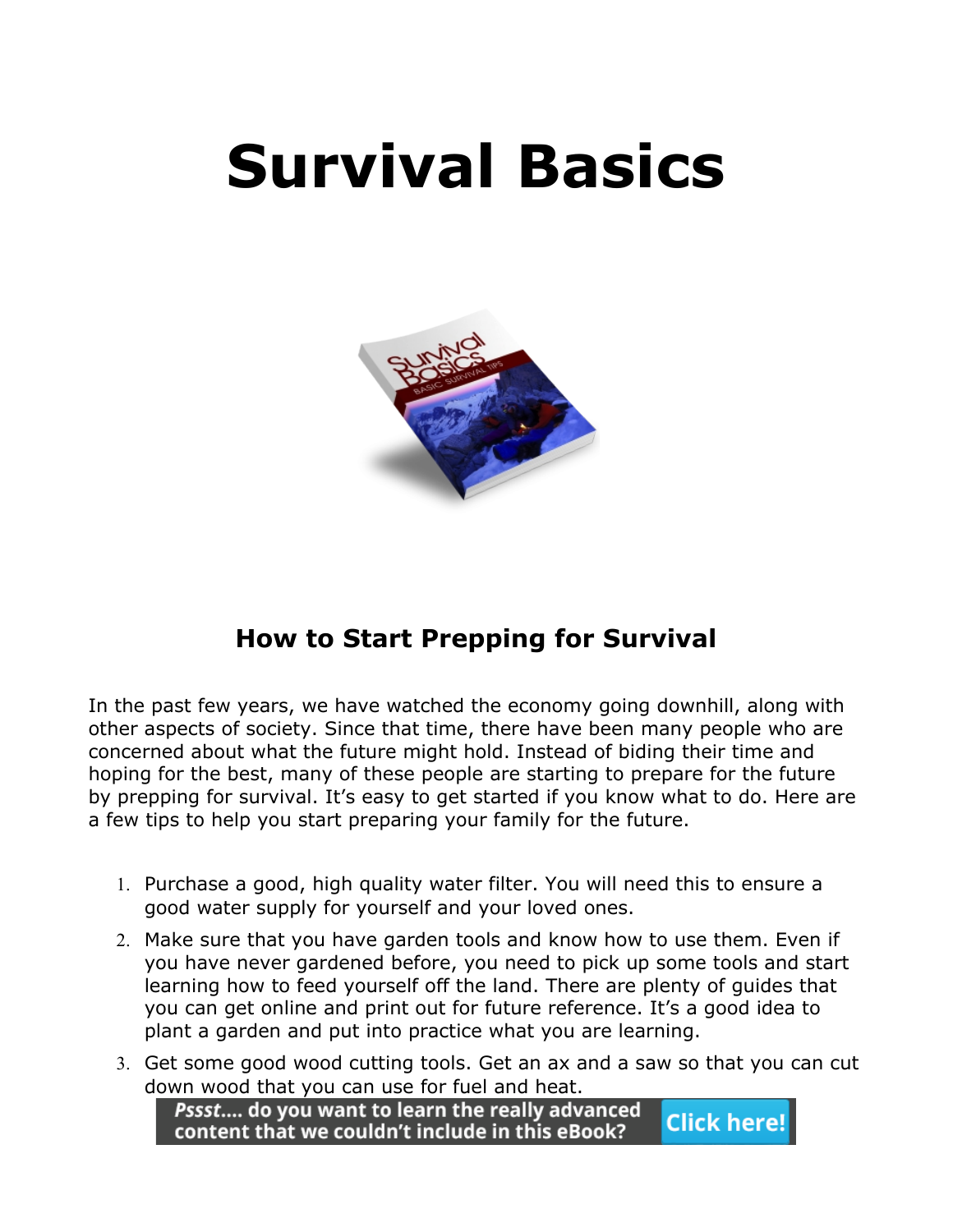- 4. Gather enough canned food and bottled water to last your family for 3 months. Store this in a safe place that is easy for you to get to.
- 5. If you are comfortable with firearms and know how to use them, get a firearm and plenty of ammo. You want to make sure that you can protect your family in the case of an emergency.
- 6. Make sure that you have an emergency radio that operates by hand crank or solar power. You won't believe how handy this will become.
- 7. Have a first aid kit on hand that covers more than the basics.
- 8. Get a large supply of flashlights and batteries that you can use, as well as plenty of candles and matches.

By taking these precautions, you will be able to feel secure knowing that you have taken the first steps to protecting your family in case the unthinkable happens. Don't forget that your family needs to be part of the prepping process. They will be able to help out and will know all the hard work that has gone into getting the family prepared. Then you can all relax and rest well knowing that you are prepared for the worst.

## **Practical Tips for Preparing for the Worst**

When you think about preparing for survival, the first thing that comes to mind may be people disguising themselves as survivors waiting for the world to end. This is not the case. Preppers are everywhere and they are every day people who are doing the responsible thing for their families. They keep food supplies and other emergency equipment to help citizens in case an emergency happens.

Some of the common tragedies that are foreseen include forest fires, tornadoes and hurricanes. The magnitude of these disasters can be so much that people might even be evacuated. They understand that these disasters can pose serious national consequences for both the government and the citizens. For this reason, it is a good idea to have stocks of groceries and other foods in the event that a disaster befalls the nation.

When it comes to getting ready for a disaster, first aid should be a primary concern. It is important to have a working knowledge of what it will take to take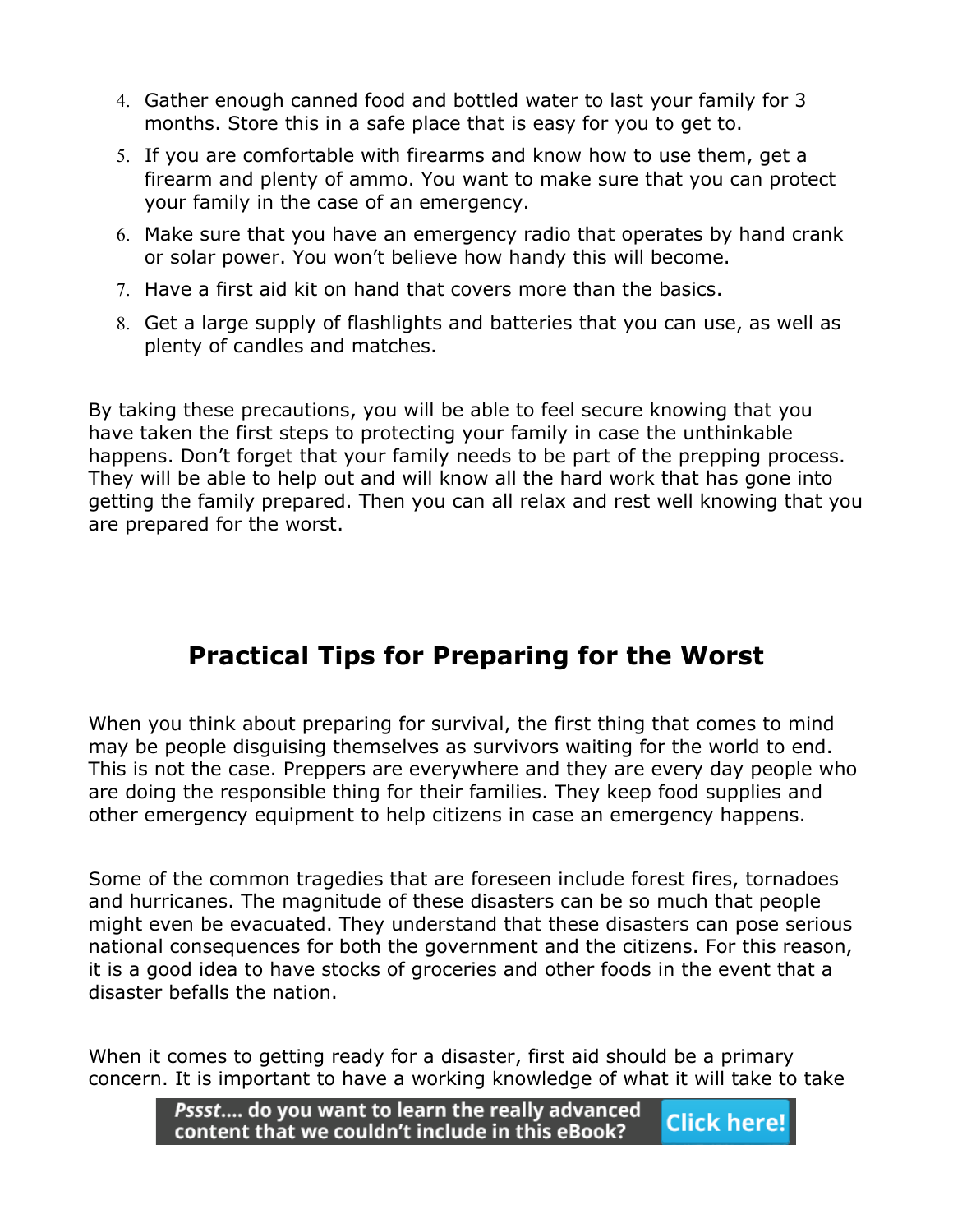care of yourself and your family, should an emergency situation arise.

First aid refreshers for strains and sprains

One common injury is a soft tissue injury resulting from either accidental twist or repetitive motion. The damage can sometimes be serious leading to some grave health problems. You must be able to correctly identify the nature of the problem and the part of the body that has been affected.

Sprains occur when tissues are overworked resulting to some serious damage and strains on the other hand occur when muscles get detached from each other. Pain is a major indicator that there is a problem in muscle ligaments. This can result from traumatic injury and in that case the tissues should be relaxed and left to heal and rejuvenate. The RICE method is the very best treatment when it comes to strains and sprains. If a sprain or strain occurs, be sure to rest, ice, compress the injury and elevate the injured area.

## **Home survival emergency tips**

Emergencies happen when we least expect them leaving us with little or no room to prepare. However, there are some survival measures that can be taken so that you will be prepared. Many people deem it necessary to have a 3 month supply of food available for the entire family. This may include include powdered milk, canned goods and boxed vegetables.

It's a good idea to keep a stock of over the counter medications on hand for emergencies. You should maintain extra supply of medicines and contact healthcare providers in advance for more prescriptions. Have enough options to fall back to when emergencies happen so that you can take care of your family and also be good to your neighbors.

If you want to survive an emergency, then you must prepare in advance. Adequate preparation will help you to avoid panic and keep your family safe from harm.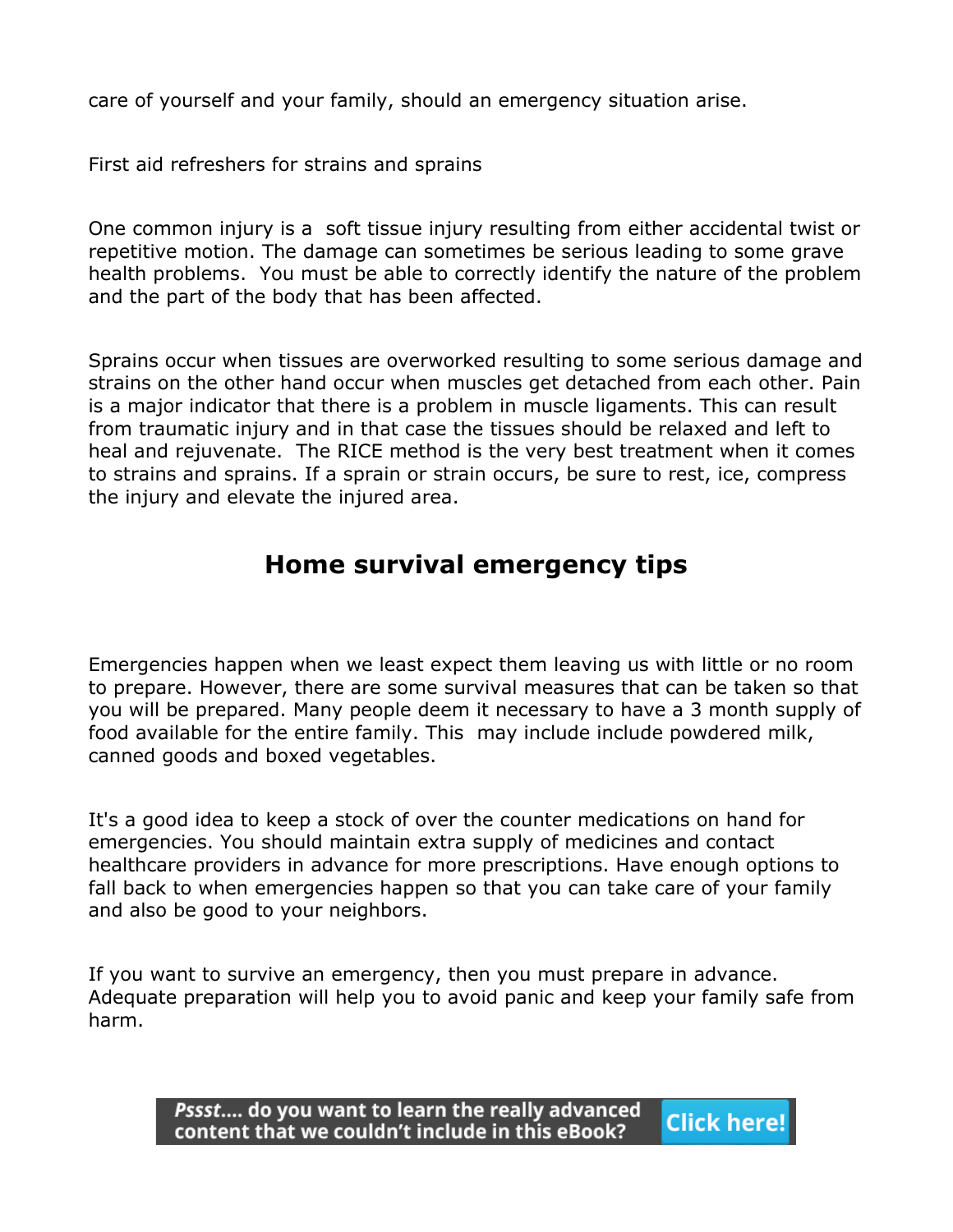## **Getting your Children Involved in Prepping**

Preparation and early planning are very essential factors for any endeavor to be successful. Instilling values of preparation and responsibility on your children at a tender age will pay off with great returns. Similar to the way you are always looking at what the future holds and how best to make it better, your children also need to know the value of preparedness.

As you may have noticed, children enjoy learning about things hands on, rather than sitting through a boring lecture. With this in mind, you could consider focusing on giving your children practical responsibilities. However, do not overburden them; give them simple tasks that are fun and enjoyable. For instance you could put them in charge of the kitchen garden.

As they put little seeds in the garden and water them everyday, they will soon learn that without their help, the plants will not survive. In caring for the plants, a sense of responsibility is instilled in your children. They can begin to see the difference they can make in contributing toward the family.

Apart from the above, you could also get them a pet or put up a chicken coop. This is for more dependable children and will require more attention and care. Furthermore, it will require them to prepare for future calamities such as predators. You can teach them how to prepare for emergencies that may occur, such as a fox in the chicken coop.

Remember that children copy and mirror most of your behaviors and actions. Therefore, if you are a family of preppers; your children will also follow suit learning from your traits. To point them in the right direction, you could have discussion at the dinner table on how the rise in price of certain products will affect the family.

As simple as it sounds, this will go a long way in encouraging your kids to be preppers. Since most kids want to be like "mommy and daddy", they will try to adapt a similar line of thinking. From you, they can learn that being prepared can ease anxiety and make life meaningful.

The hobbies that your children develop also play a big role in shaping their future traits. There are particular hobbies that require a lot of responsibility and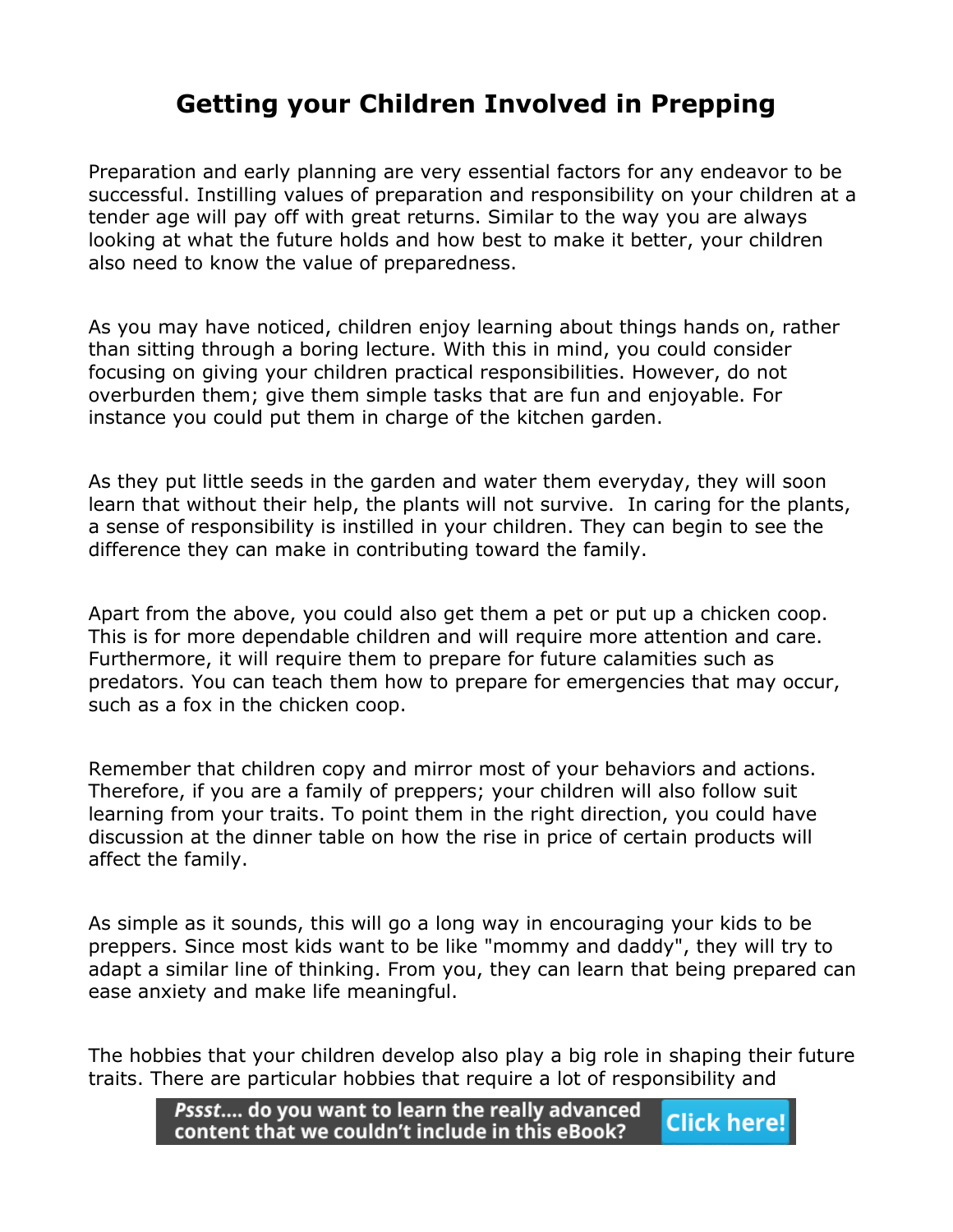preparation, such as building model planes or playing sports. When you child engages in these types of hobbies, they will begin to learn how important it is to prepare for the future.

All you have to do is to get your kids the required equipment and leave them to their own devices. Hobbies such as gardening and knitting are among the hobbies that promote prepping. Try finding out what your childrens' interest are first then encourage and support them. Preppers, prepping, survival and responsibility should be words that your children hear everyday.

As a parent, you are aware that you are responsible for the survival of your child in the latter days. The values that you instill in them are the ones that will carry them on through life.

## **The Prepper's Guide to Keeping Chickens**

Raising chickens for meat and eggs has become very popular these days. However, there are a number of things that you should consider before you start trying to raise chickens in your backyard. The most important thing that you should consider is whether or not it is legal in your area to do so. Some neighborhoods prohibit raising chickens near your home. Those who are mostly affected by these laws are those living in urban areas where the county bylaws are quite strict.

There are a number of reasons why you may want to raise chickens in your backyard. You may want to raise them for meat or simply for eggs. Remember, too, that chicken manure is very important if you are a farmer and you can use it to boast your crop yields. Chickens not take up a lot of space especially when the space available is well managed. A small space can be enough for many chickens and this does not affect their yield provided the necessary measures are adhered to.

If you have never had experience building a chicken coop, then you can go online and find plenty of guides that you can go by. Be sure to find something that can accommodate the amount of room that you have in your backyard as well as how many chickens you plan to raise. You will want something that is easy to keep clean and easy for you to gather eggs in the mornings.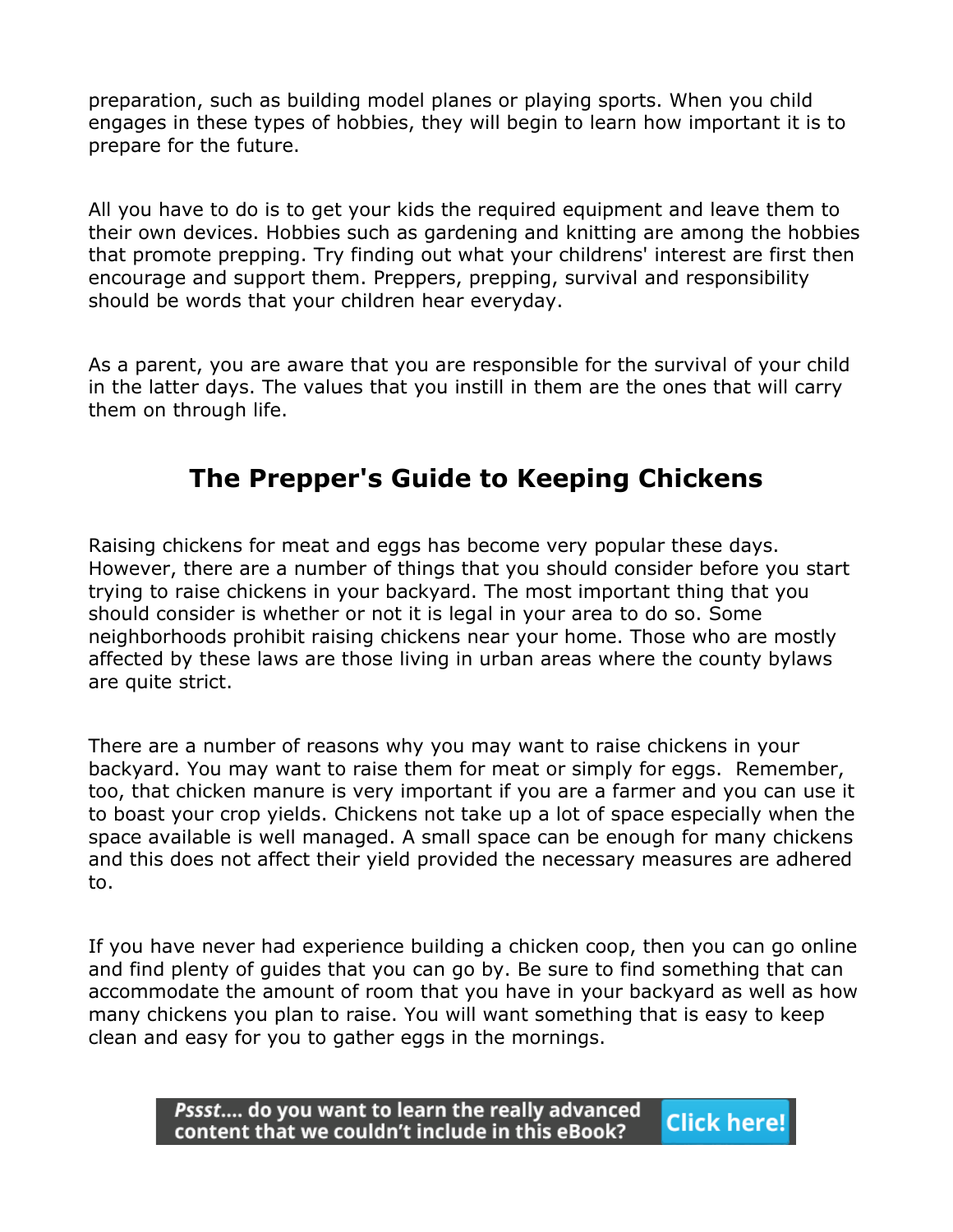Once you have your coop built, then it's time for some chickens! You can go to your local hardware store to buy chicks in the spring, but it is often best to buy your chickens fully grown from another farmer. You will get hearty chickens that do well in your climate and environment. Make sure to find out exactly what you will need to feed your chickens what it takes to keep them comfortable.

Chickens can be a great way to introduce farming to your kids. They are easy for kids to feed and gathering eggs is a task that even young children can do unsupervised. By engaging your children in the task of taking care of the chickens, they can feel that they contribute to the household in a very important way and that they have a very good job to do.

## **The Importance of a Root Cellar**

What is the importance of a root cellar? Not only will it protect you from natural disasters but it can also store food and keep it fresh without using up all your fridge space. We need to stock up on food while it's still at a fairly cheap price. As weather monstrosities occur and oil prices rise who is to say that food prices won't be going up as well? It is a reassuring feeling to know that in the event of an emergency or natural disaster you will not only have shelter to protect you and your family but you will also have a stockpile of food to help you all survive.

Any excess food can be stored in a root cellar at the right temperature and humidity level to keep fresh food nutritious and viable. Although you can use pressure canning as a method for putting food up it's not as healthy as fresh raw foods are. If you are unable to grow your own crops and are worried about what goes into them you can become members of bulk food Co-operatives and purchase fruits and vegetables from low or no-spraying farms. You can store fruits and vegetables in a root cellar and relish them over a period of several months.

## **Other Necessities**

Not only can you store your food but you can also store other supplies you may need in the event of an emergency or natural disaster. These can include but are not limited to vitamins, over the counter medicines, toothpaste and other hygiene products. You can also store foldable cots in case you need to spend a night or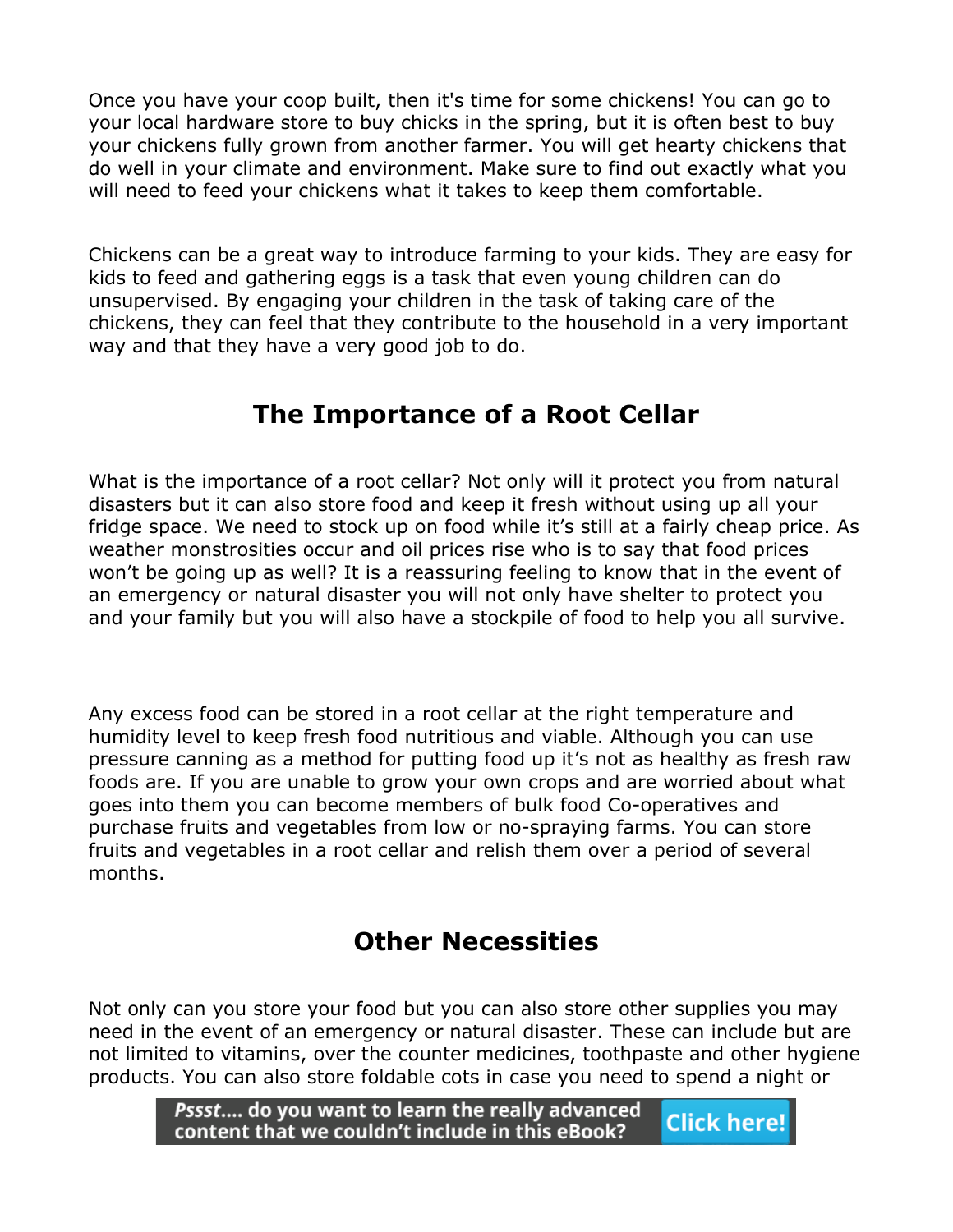two. Blankets and pillows could be stored in totes along with clothes. You never really know exactly what you will need in the event of disasters and emergencies so you will need to store as many essentials as you can think of.

#### **Build It**

You have nothing to lose from building a root cellar but you have a lot to gain. From having a safe haven if disasters or emergencies take place to storing your excess food that you've been trying to hide in every nook and cranny. Even if you live somewhere where natural disasters seldom take place it's still a good idea for storing food that you don't have room for in the fridge or even the house. A root cellar is a win win situation. Everyone should have one.

## **The Importance of Having Plenty of Soap on Hand**

Everywhere we go we see signs about washing our hands. Germs are everywhere and on everything. If we don't want to get sick or make others sick then we need to practice thorough hand washing techniques.

In order to be able to wash away all dirt and germs we need to thoroughly lather our hands with soap. It's said that in order to get all the germs and dirt off your hands you need to lather up and rub palms and fingers front and back for at least 20 seconds. Although we have hand sanitizers, we should not solely rely on just them. Yes they kill germs they come in contact with us but they don't wash away the debris.

Hand sanitizers are not effective against some disease carrying germs such as Hepatitis A and E. Coli as well as fungal and bacterial spores. Some people think that you can only catch the common cold or the flu from not washing your hands, but this is not correct. You can also catch Coxsackie virus, Shigella, Hepatitis A, Pneumonia, RSV, Salmonella, Cholera, Giardia, Rota-virus, Mononucleosis, as well as stomach bugs from poor hand hygiene.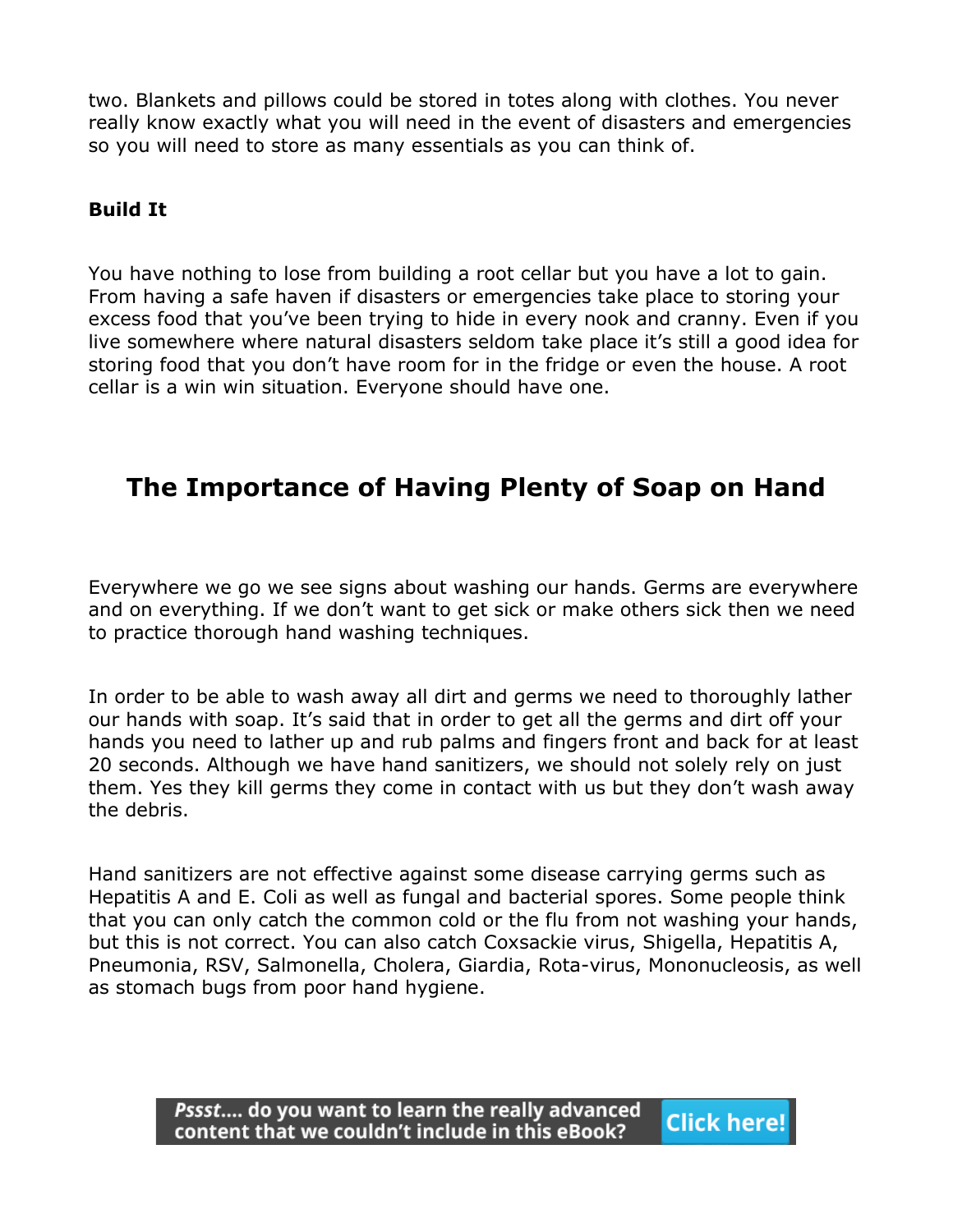#### **Clean Skin = Good Health**

Our skin is our body's largest (by surface area) defense against germs and bacteria. Our skin is covered in bacteria but some of it is beneficial and does not cause problems because it does not gain entrance into our bodies. The problem occurs when the germs and bacteria do gain admittance into our blood stream. This can happen by rubbing our noses, mouths, or even eyes after touching something that is contaminated. It can also occur in this instance of an injury of some sort. We can prevent the entry of bacteria and germs into our bodies by thoroughly washing our hands and even injuries after they occur.

### **Too Much Soap?**

You can never have too much soap. But when it comes to washing your hands you don't have douse your hands full of soap to get the job done. A pea size amount of soap should do the trick. You can buy soap anywhere so it may be a good idea to stock up on soap so you know that when it comes down to it you took every precautionary step to prevent you and your family from catching unwanted colds and other harmful diseases. This is especially important when you are preparing for emergencies. Having a nice, large supply of soap is essential to keeping your family safe during any upcoming disaster.

#### **Dealing with Waste**

Learning proper waste management skills is essential when it comes to being able to survive in the wilderness or at our homestead after an emergency. If were no indoor toilets available, would you know what to do with your waste products? It's important that you learn now, what you should do and not do, before an emergency situation occurs.

#### **Mind The Water Source**

It is very dangerous to consume water that has been contaminated by feces. It can lead to protozoa-based diseases such as Giardia and Cryptosporidium as well as bacterial diseases like E. Coli and viral diseases. These can be fatal especially since we have been "roughing" it in the woods. Therefore we need to make our improvised restroom 200 to 300 feet down stream and down hill (if possible) from any water source.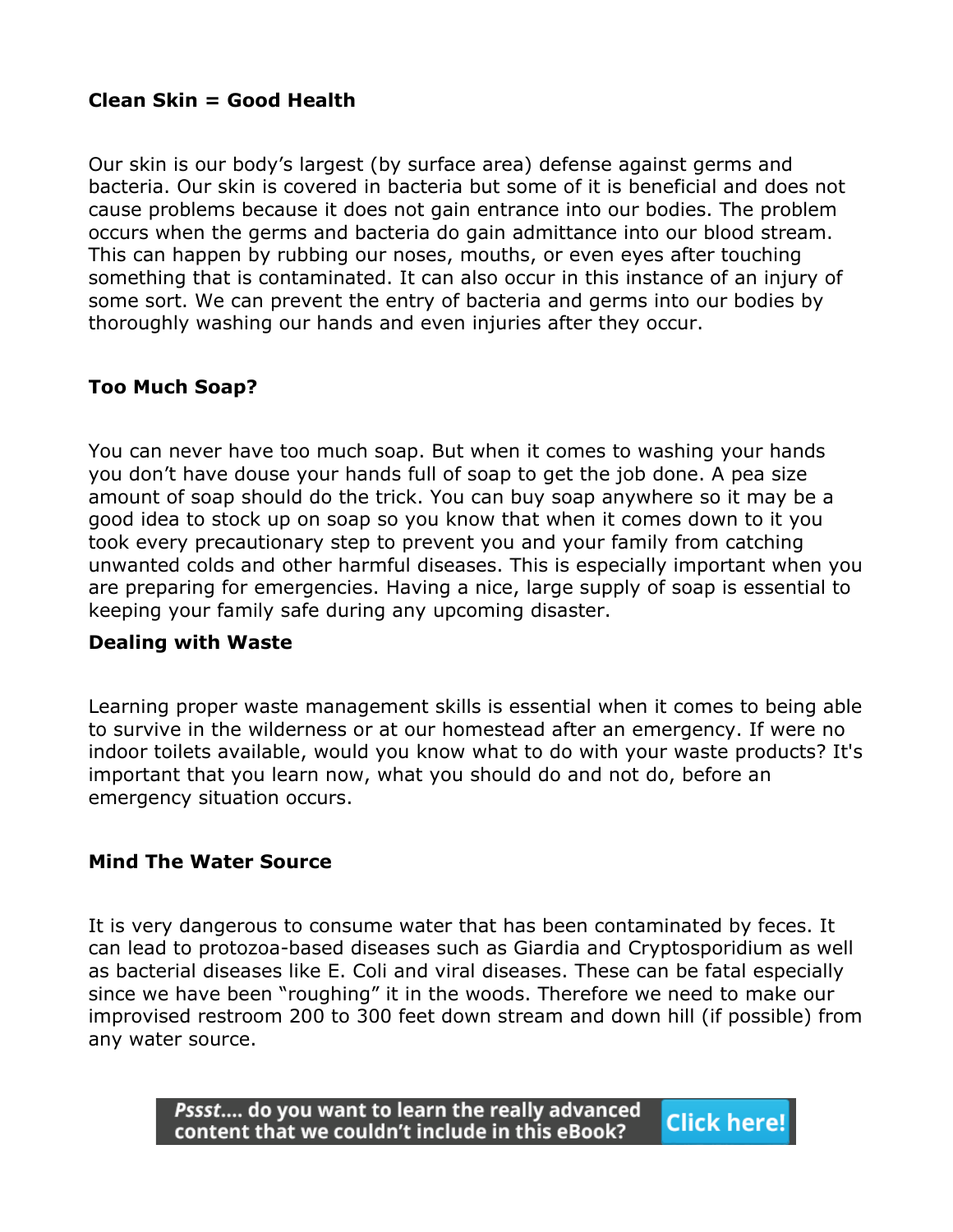#### **Feeding Microbes**

There are microbes that live within the top 12 inches of soil that live to breakdown fecal matter left by us and other animals. The excrement helps nourish not only the microbes but also the soil. So when relieving ourselves when nature calls it's best to dig a hole most commonly known as a "cat hole" about 6 inches deep. We can use a pointed rock, spade, shovel or even a stick to dig our "cat hole". Once you have relieved yourself, fill in the hole using the dirt from digging. We should also put back all ground coverings as they were such as leaves and pine needles.

#### **"X" Marks The Spot**

If we are planning an extended stay then we will need to mark our previous spots of defecation as to not accidently dig them up again later on. We can do so by poking a stick into the ground next to our "cat hole". We may also place a rock next to or on top of our previous potty spots.

#### **Make A Latrine**

If you expect to be in the same area for a while, you may want to create a latrine for you and your family to use. Dig a trench approximately 1 foot wide, 3 to 4 feet long and 10 inches deep. Once you have defecated, apply a thin layer of soil to cover your excrement as to control not only flies but the odor as well. When you are ready to leave the area, you need to fill in the trench so no one stumbles upon your latrine by mistake.

#### **Stocking up on Water**

Why should you stock up on water? If an emergency or natural disaster strikes, water is one of the most essential items you must have. We don't realize how much water we use or need to survive. And in instances where we have emergencies or natural disasters they sometimes leave our water source compromised. We may be able to survive weeks without food but we would only last a few days without water.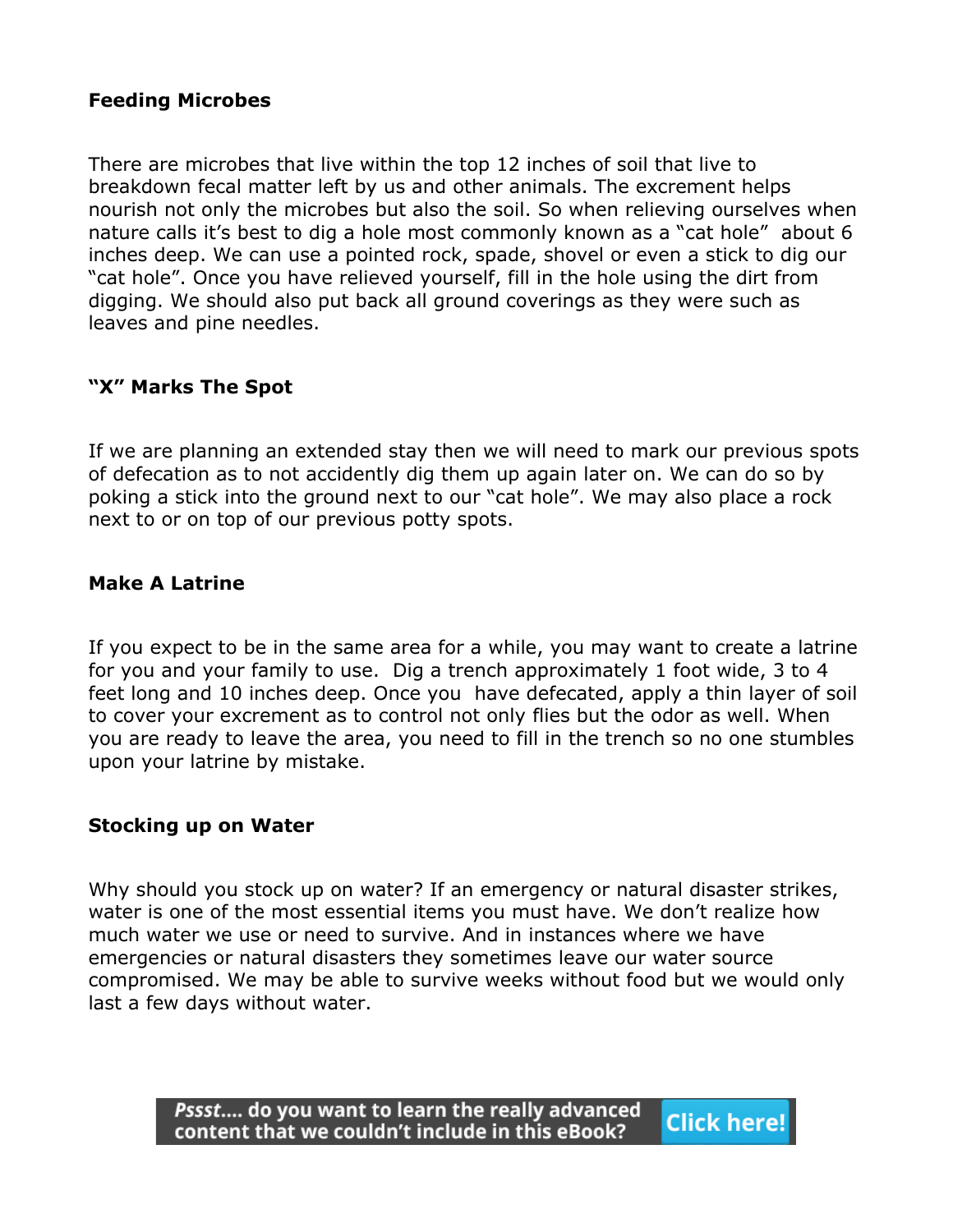#### **Uncertain Water Availability**

Even if we ration our water intake we would still have to consume 1 gallon of water a day to replenish our bodies from normal exertion. A minimal water intake would consists of 120 gallons of water for a family of four to survive for 1 month. Basic use of water for us consists of sanitation, hygiene, and drinking. These three basic needs constitute a minimum of 50 liters per day per person. With the the basic needs of water a family of four would need 1560 gallons of water to survive for 1 month. But who is to say you will always be able to find and store that amount of clean water if a natural disaster or emergency strikes?

We rely on energized pumps supplied by water distribution systems to give us our "never ending" supply of water(or so we think). Sometimes when emergencies or natural disasters strike, they leave our glasses empty. What are we to do then? We need to learn how to harvest our own water if the need arises. How do we do this? We have to rely on nature.

#### **Yielding Rain**

In order to become water self-sufficient we need to harvest and store rain water. To do so we need storage tanks with sufficient capacity connected to our homes gutter systems to collect the rain water. Providing that where we live has regular rainfall this will provide us with enough water to satisfy our un-purified water needs. We will have to use our own judgment to decide how much storage we will need in the event of an emergency or natural disaster. Water can be stored in just about anything from 1 gallon water jugs to hard side metal or plastic tanks even more convenient and less expensive collapsible tanks. The best solution is the collapsible tanks which are made of very tough plastics which meet the Food and Drug Administration requirements for storing water.

#### **Redeeming Rain**

Even though the rain water we have stored may be clear and seem safe, it still needs to be purified to be able to drink it, due to pollutants that take up residency on our rooftops and in our gutters. The best way to purify our rain water is to use a purifier that removes sediment, chemicals and pathogenic detritus as well as kills pathogens. An adequate water purifier would execute both pre and post-filters as well as a high-intensity ultraviolet germicidal lamp. Said purifiers must have a bacterial kill rate of 99.99+% including in that kill rate cysts